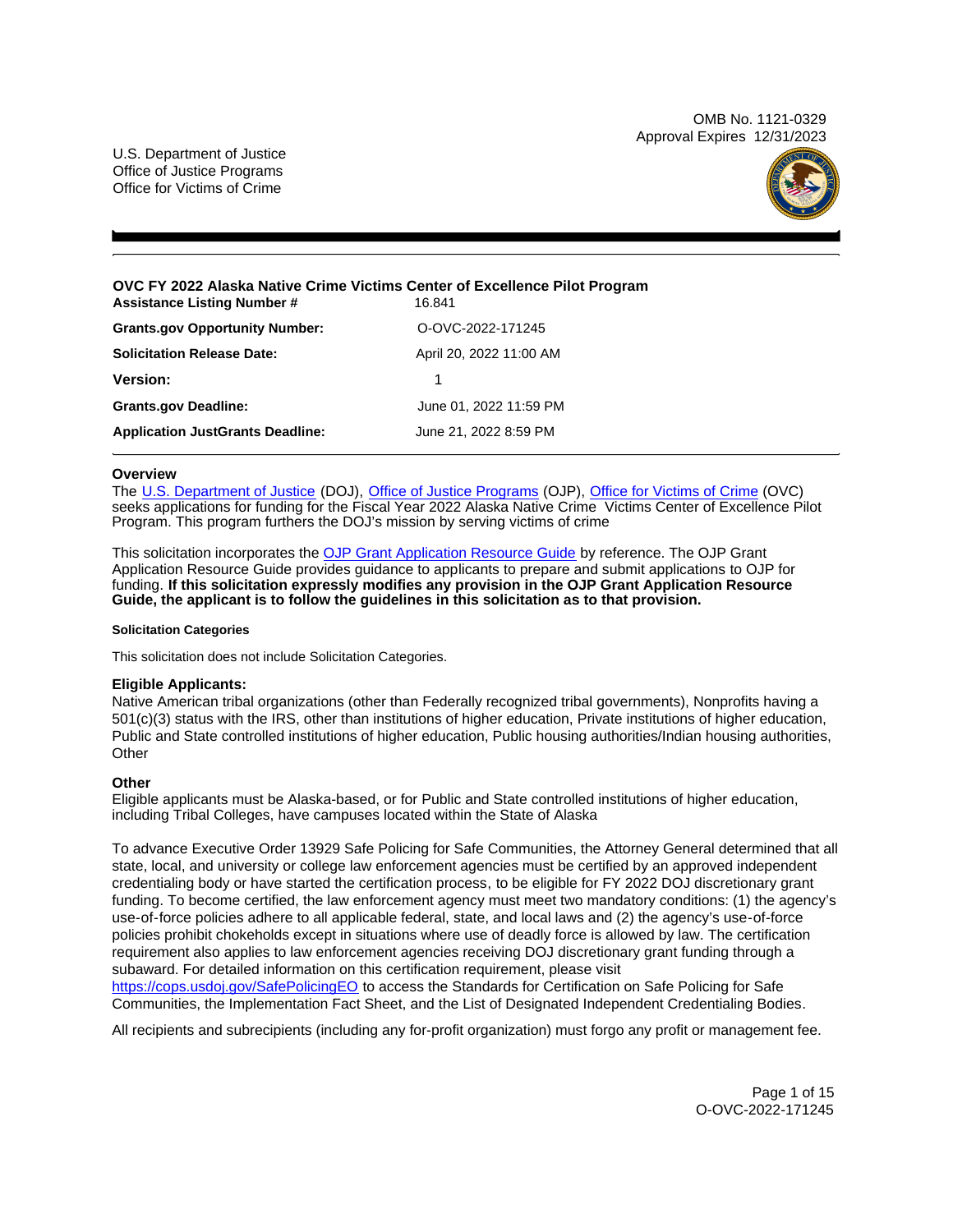# <span id="page-1-0"></span>**Contact Information**

For technical assistance with submitting the Application for Federal Assistance standard form (SF)-424 and a Disclosure of Lobbying Activities form (SF-LLL) in [Grants.gov](https://Grants.gov), contact the [Grants.gov](https://Grants.gov) Customer Support Hotline at 800-518-4726, 606-545-5035, [Grants.gov Customer Support,](https://www.grants.gov/web/grants/support.html) or [support@grants.gov.](mailto:support@grants.gov) The [Grants.gov](https://Grants.gov) Support Hotline operates 24 hours a day, 7 days a week, except on federal holidays.

For technical assistance with submitting the full application in DOJ's Justice Grants System (JustGrants), contact the JustGrants Service Desk at 833-872-5175 or [JustGrants.Support@usdoj.gov.](mailto:JustGrants.Support@usdoj.gov) The JustGrants Service Desk operates 5 a.m. to 9 p.m. eastern time Monday-Friday and 9 a.m. to 5 p.m. Saturday, Sunday, and Federal holidays.

For assistance with any other requirements of this solicitation, contact the OJP Response Center by telephone at 800-851-3420 or TTY: 301-240-6310 (hearing impaired only), or by email at [grants@ncjrs.gov.](mailto:grants@ncjrs.gov) The OJP Response Center hours of operation are 10:00 a.m. to 6:00 p.m., eastern time Monday–Friday, and 10:00 a.m. to 8:00 p.m. on the solicitation closing date.

## **Submission Information**

Applications will be submitted to DOJ in two steps:

**Step 1:** The applicant must submit by the [Grants.gov](https://Grants.gov) deadline the required Application for Federal Assistance standard form (SF)-424 and a Disclosure of Lobbying Activities (SF-LLL) form when they register in [Grants.gov](https://Grants.gov) at [https://www.grants.gov/web/grants/register.html.](https://www.grants.gov/web/grants/register.html) To register in [Grants.gov](https://Grants.gov), the applicant will need to ensure that its System for Award Management (SAM) registration is current.

**Step 2:** The applicant must then submit the **full application,** including attachments, in JustGrants at [JustGrants.usdoj.gov.](https://justicegrants.usdoj.gov/) To be considered timely, the full application must be submitted in JustGrants by the JustGrants application deadline. OJP encourages applicants to review the "How to Apply" section in the [OJP](https://www.ojp.gov/funding/apply/ojp-grant-application-resource-guide#apply)  [Grant Application Resource Guide](https://www.ojp.gov/funding/apply/ojp-grant-application-resource-guide#apply) and the [JustGrants website](https://justicegrants.usdoj.gov/news) for more information, resources, and training.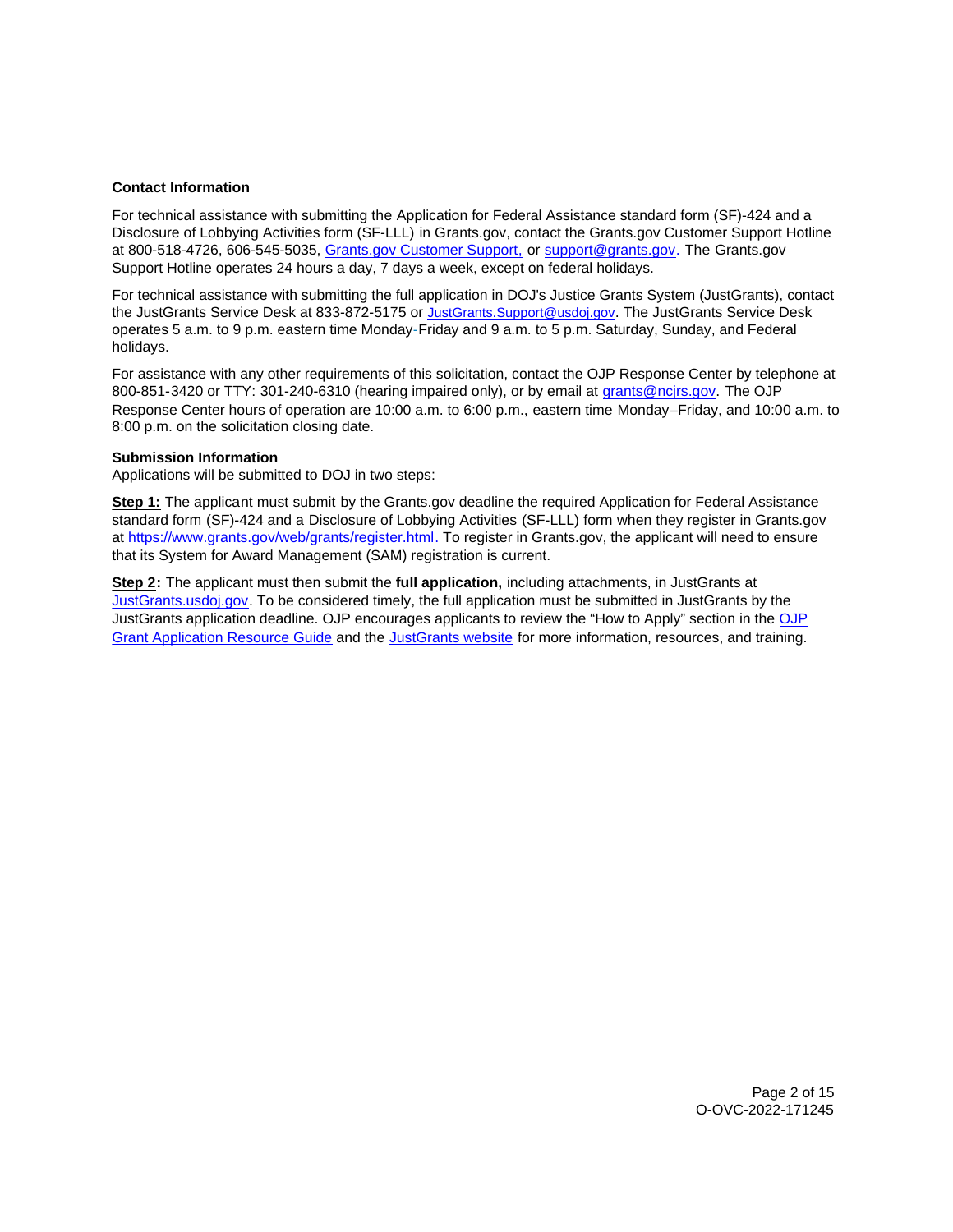# **Contents**

| Contact Information                                                                     | 2                |
|-----------------------------------------------------------------------------------------|------------------|
| <b>Program Description</b>                                                              | $\sqrt{5}$       |
| Overview                                                                                | $\sqrt{5}$       |
| <b>Statutory Authority</b>                                                              | $\sqrt{5}$       |
| Specific Information                                                                    | $\mathbf 5$      |
| Goals, Objectives, Deliverables, and Timeline                                           | $\mathbf 5$      |
| Evidence-Based Programs or Practices                                                    | $\,6$            |
| Information Regarding Potential Evaluation of Programs and Activities                   | $\,6$            |
| <b>Federal Award Information</b>                                                        | $\,6$            |
| Awards, Amounts and Durations                                                           | 6                |
| <b>Continuation Funding Intent</b>                                                      | $\,6$            |
| Availability of Funds                                                                   | $\overline{7}$   |
| <b>Types of Awards</b>                                                                  | $\overline{7}$   |
| Financial Management and System of Internal Controls                                    | $\overline{7}$   |
| Cost Sharing or Matching Requirement                                                    | $\overline{7}$   |
| Pre-agreement Costs (also known as Pre-award Costs)                                     | $\overline{7}$   |
| Limitation on Use of Award Funds for Employee Compensation: Waiver                      | $\overline{7}$   |
| Prior Approval, Planning, and Reporting of Conference/Meeting/Training Costs            | $\overline{7}$   |
| Costs Associated with Language Assistance (if applicable)                               | $\overline{7}$   |
| <b>Eligibility Information</b>                                                          | $\overline{7}$   |
| Application and Submission Information                                                  | $\overline{7}$   |
| Information to Complete the Application for Federal Assistance (SF-424)                 | 8                |
| Standard Applicant Information (JustGrants 424 and General Agency Information)          | 8                |
| Proposal Abstract                                                                       | 8                |
| <b>Proposal Narrative</b>                                                               | 8                |
| Goals, Objectives, Deliverables, and Timeline                                           | $\boldsymbol{9}$ |
| <b>Budget and Associated Documentation</b>                                              | $\boldsymbol{9}$ |
| Budget Worksheet and Budget Narrative (Web-based Form)                                  | $\boldsymbol{9}$ |
| Indirect Cost Rate Agreement (if applicable)                                            | 9                |
| Financial Management Questionnaire (including applicant disclosure of high-risk status) | 10               |
| <b>Additional Application Components</b>                                                | 10               |
| Research and Evaluation Independence and Integrity Statement                            | 10               |
| <b>Disclosures and Assurances</b>                                                       | 10               |
| Disclosure of Lobbying Activities                                                       | 10               |
| <b>DOJ Certified Standard Assurances</b>                                                | 10               |
| Applicant Disclosure of Duplication in Cost Items                                       | 10               |
| DOJ Certifications Regarding Lobbying; Debarment, Suspension and Other Responsibility   |                  |
| Matters; and Drug-Free Workplace Requirements                                           | 10               |
| e. Applicant Disclosure and Justification - DOJ High Risk Grantees (if applicable)      | 10               |
| How to Apply                                                                            | 10               |
| Submission Dates and Time                                                               | 11               |
| Application Review Information                                                          | 11               |
| <b>Review Criteria</b>                                                                  | 11               |
| <b>Review Process</b>                                                                   | 11               |
| <b>Federal Award Administration Information</b>                                         | 12               |
| <b>Federal Award Notices</b>                                                            | 12               |
| Administrative, National Policy, and Other Legal Requirements                           | 12               |
|                                                                                         |                  |

Page 3 of 15 O-OVC-2022-171245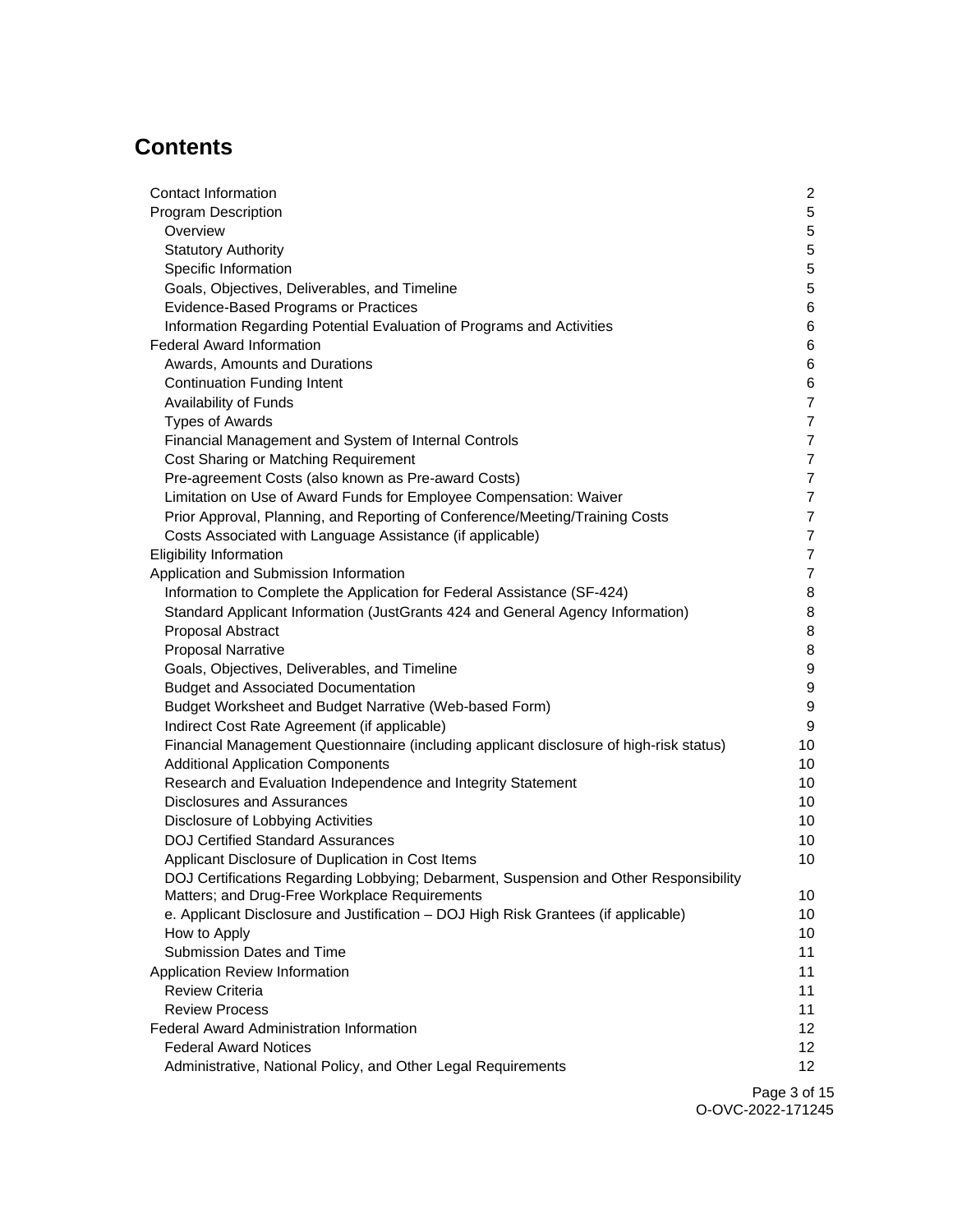| Information Technology (IT) Security Clauses                            | 12 <sup>2</sup> |
|-------------------------------------------------------------------------|-----------------|
| General Information about Post-Federal Award Reporting Requirements     | 12              |
| Federal Awarding Agency Contact(s)                                      | 12 <sup>2</sup> |
| Other Information                                                       | 12 <sup>2</sup> |
| Freedom of Information and Privacy Act (5 U.S.C. 552 and 5 U.S.C. 552a) | 12 <sup>2</sup> |
| Provide Feedback to OJP                                                 | 13              |
| Performance Measures                                                    | 13              |
| <b>Application Checklist</b>                                            | 13              |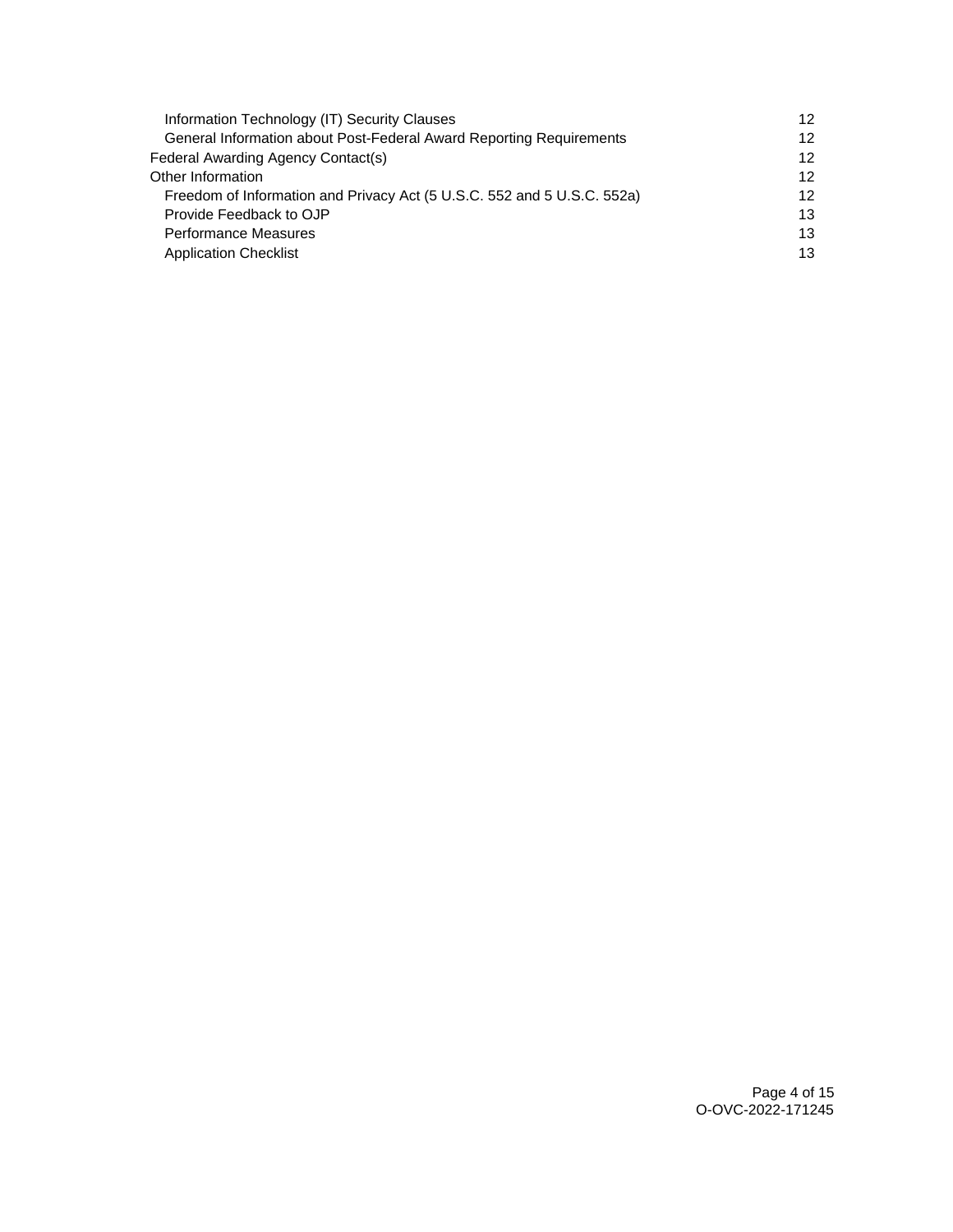# <span id="page-4-0"></span>**Program Description**

#### **Overview**

OJP is committed to advancing work that promotes civil rights and racial equity, increases access to justice, supports crime victims and individuals impacted by the justice system, strengthens community safety and protects the public from crime and evolving threats and builds trust between law enforcement and the community.

Under this solicitation, OVC will support the development of an Alaska Native Crime Victims Center of Excellence Pilot Program ("the Center"). The Center will develop a multi-faceted approach to engaging with the 231 Federally Recognized Tribes throughout Alaska to identify gaps, promote best practices, and, using experience from the field, building an evidence base that is relevant for Alaska Native Tribes and the crime victims they serve.

## **Statutory Authority**

OVC anticipates that any awards under this solicitation would be made under statutory authority provided by a full-year appropriations act for FY 2022.

## **Specific Information**

The purpose of this program is to establish an Alaska Native Crime Victims Center of Excellence. The Center will identify, through research and assessment, the unique barriers that Alaska Native crime victims throughout the State of Alaska face when accessing victim services and resources, and develop recommendations, tools, and strategies to address those barriers.

Based on data from the [2020 Crime in Alaska Report](https://dps.alaska.gov/getmedia/c2a67d72-7570-48ea-b8f7-9be728030651/Crime-In-Alaska-2020) released by the Alaska Department of Public Safety in September of 2021, Alaska had a violent crime rate that was twice the national rate in 2020, with a population of 727,540 and a violent crime rate of 838.9 per 100,000 residents. [Note: Population based on the population that is served by agencies reporting data into the UCR, not the total population covered by the Census.]Additionally, the University of Alaska Anchorage Justice Center surveyed 2,100 adult women in Alaska about physical intimate partner violence over their lifetime. Data from the [2020 Alaska Victimization Survey](https://scholarworks.alaska.edu/handle/11122/12259) found that 48% of respondents experienced intimate partner violence, 41% experienced sexual violence, and 58% experienced either of these types of violence over the course of their lifetime.

Through these data points, in addition to the feedback OVC has received through Tribal Consultations, listening sessions, and interactions with practitioners who directly serve Alaska Native victims of crime, OVC has determined that focused effort is needed to assess the availability of services to Alaska Native victims of crime, and the availability of technical assistance resources for existing victim services programs in Alaska. The Center of Excellence model, through which an entity is established to provide leadership, best practices, research, support and/or training for a focus area, was chosen for this project to leverage what may be learned through research and data analysis. The goal is to translate the research into practice to benefit all of the 231 Federally Recognized Tribes in Alaska, and the crime victims who reside within those communities.

## **Goals, Objectives, Deliverables, and Timeline**

# **Goals**

The goals of the Alaska Native Crime Victims Center of Excellence Pilot Program are to:

- Engage Tribes and other Alaska-based experts and organizations with expertise in responding to Alaska Native crime victims.
- Assess the availability of crime victim services in each of the 12 Alaska Claims Settlement Act regions.
- Promote the use of the Community-Based Participatory Research approaches that facilitates social change.
- Develop recommendations to OVC to address identified needs.

# **Objectives**

The objectives of the Alaska Native Crime Victims Center of Excellence Pilot Program are to: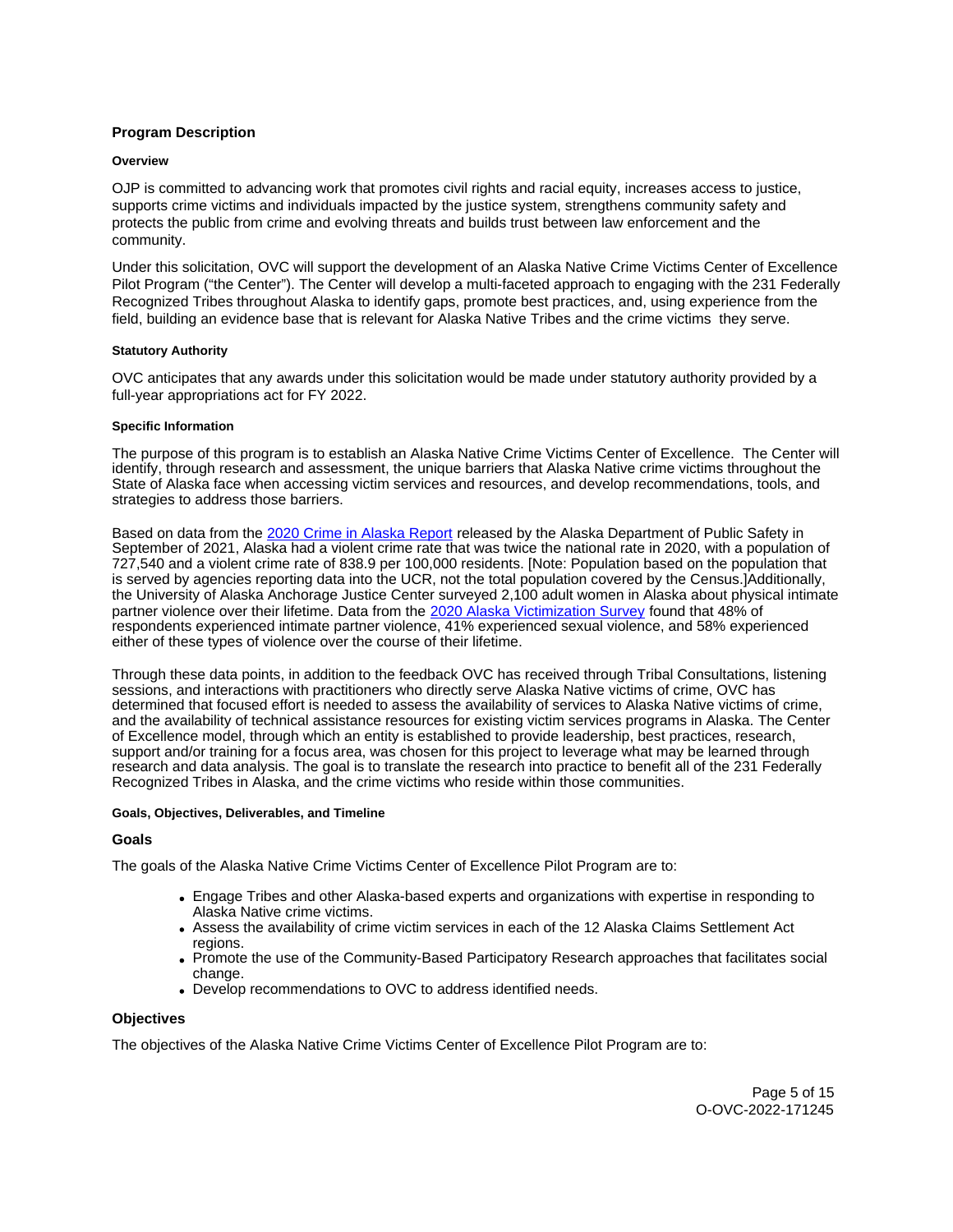- <span id="page-5-0"></span>• Identify the needs of Alaska Native victims of crime statewide;
- Identify any gaps in the availability, and/or provision, of victim services to Alaska Native crime victims;
- Engage community members in understanding and defining the problem of providing access to appropriate crime victim services to facilitate the translation from research to practice; and
- Determine whether available crime victim services are appropriate to the language, cultural traditions, and values of each region and make corresponding recommendations to OVC.

## **Deliverables**

Applicants will be required to identify tangible deliverables to be produced that are directly linked to the project's goals and objectives. Examples of deliverables include:

- Crime victims needs assessments;
- Engagements with Tribal community members and practitioners ; and
- Other deliverables such as training curricula, written or video/media products, websites, etc. ).

The successful applicant must produce a final summary report describing project activities, lessons learned, and an assessment of project effectiveness and the impact of implementation efforts.

The Goals, Objectives, and Deliverables are directly related to the performance measures that show the completed work's results, as discussed in the "Application and Submission Information" section.

#### **Evidence-Based Programs or Practices**

OJP strongly encourages the use of data and evidence in policymaking and program development for criminal justice, juvenile justice, and crime victim services. For additional information and resources on evidence-based programs or practices, see the [OJP Grant Application Resource Guide.](https://www.ojp.gov/funding/apply/ojp-grant-application-resource-guide#evidence-based)

#### **Information Regarding Potential Evaluation of Programs and Activities**

OJP may conduct or support an evaluation of the programs and activities funded under this solicitation. For additional information, see the [OJP Grant Application Resource Guide](https://www.ojp.gov/funding/apply/ojp-grant-application-resource-guide#potential-evaluation) section entitled "Information Regarding Potential Evaluation of Programs and Activities."

#### **Federal Award Information**

#### **Solicitation Categories**

This solicitation does not include Solicitation Categories.

#### **Awards, Amounts and Durations**

1 \$[3,000,000.00](https://3,000,000.00)

10/1/22 12:00 AM 36

**Anticipated Number of Awards Anticipated Maximum Dollar Amount of Awards** 

**Period of Performance Start Date**  Period of Performance Duration (Months)

**Anticipated Total Amount to be Awarded Under Solicitation**  [\\$3,000,000.00](https://3,000,000.00) 

#### **Continuation Funding Intent**

OVC may, in certain cases, provide additional funding in future years to awards made under this solicitation, through continuation awards. OJP will consider, among other factors, OJP's strategic priorities, a recipient's overall management of the award, and the award-funded work's progress, when making continuation award decisions.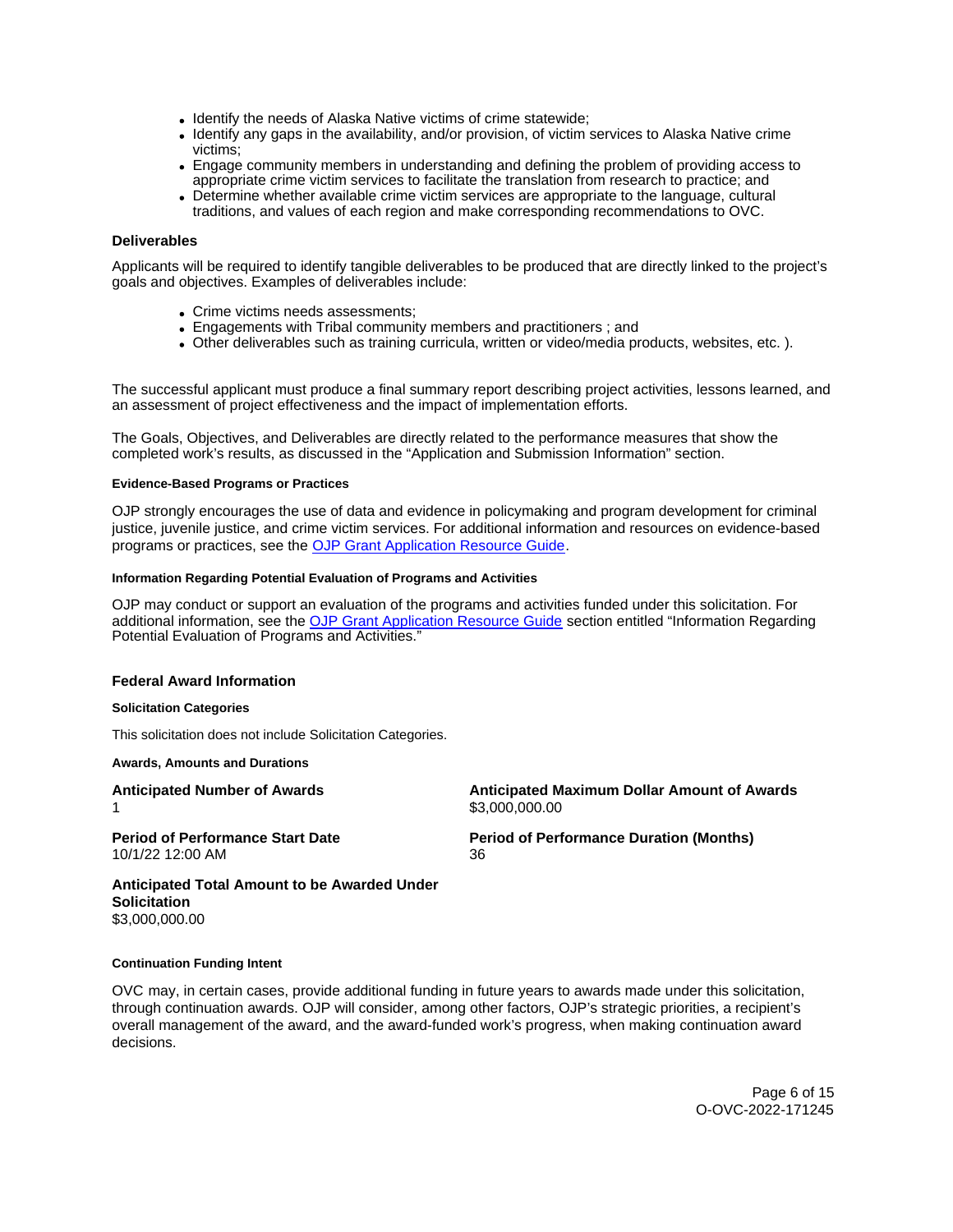#### <span id="page-6-0"></span>**Availability of Funds**

This solicitation, and awards (if any are made) under this solicitation, are subject to the availability of appropriated funds and to any modifications or additional requirements that may be imposed by the agency or by law. In addition, nothing in this solicitation is intended to, and does not, create any right or benefit, substantive or procedural, enforceable at law or in equity by any party against the United States, its departments, agencies, or entities, its officers, employees, or agents, or any other person.

## **Types of Awards**

OVC expects to make awards under this solicitation as cooperative agreements, which provide for OJP to have substantial involvement in carrying out award activities. See the "Administrative, National Policy, and Other Legal Requirements" section of the [OJP Grant Application Resource Guide](https://www.ojp.gov/funding/apply/ojp-grant-application-resource-guide#administrative) for additional information.

# **Financial Management and System of Internal Controls**

Award recipients and subrecipients (including recipients or subrecipients that are pass-through entities) must, as described in the Part 200 Uniform Requirements as set out at 2 C.F.R. 200.303, comply with standards for financial and program management. See the [OJP Grant Application Resource Guide](https://www.ojp.gov/funding/apply/ojp-grant-application-resource-guide#fm-internal-controls) for additional information.

#### **Cost Sharing or Matching Requirement**

This solicitation does not require a match.

## **Pre-agreement Costs (also known as Pre-award Costs)**

See the [OJP Grant Application Resource Guide](https://www.ojp.gov/funding/apply/ojp-grant-application-resource-guide#pre-agreement-costs) information on Pre-agreement Costs (also known as Pre-award Costs).

## **Limitation on Use of Award Funds for Employee Compensation: Waiver**

See the [OJP Grant Application Resource Guide](https://www.ojp.gov/funding/apply/ojp-grant-application-resource-guide#limitation-use-award) information on the Limitation on Use of Award Funds for Employee Compensation; Waiver.

#### **Prior Approval, Planning, and Reporting of Conference/Meeting/Training Costs**

See the [OJP Grant Application Resource Guide](https://www.ojp.gov/funding/apply/ojp-grant-application-resource-guide#prior-approval) for information on Prior Approval, Planning, and Reporting of Conference/Meeting/Training Costs.

#### **Costs Associated with Language Assistance (if applicable)**

See the [OJP Grant Application Resource Guide](https://www.ojp.gov/funding/apply/ojp-grant-application-resource-guide#costs-associated) for information on Costs Associated with Language Assistance.

# **Eligibility Information**

For eligibility information, see the solicitation cover page.

For information on cost sharing or match requirements, see the "Federal Award Information" section.

# **Application and Submission Information**

The following application elements **must** be included in the application to meet the basic minimum requirements to advance to peer review and receive consideration for funding:

- Proposal Abstract
- Proposal Narrative
- Budget Worksheet and Budget Narrative (Web-based Form) (The web-based form includes the budget details and the budget narrative.), and
- Samples of prior research projects of similar size or scope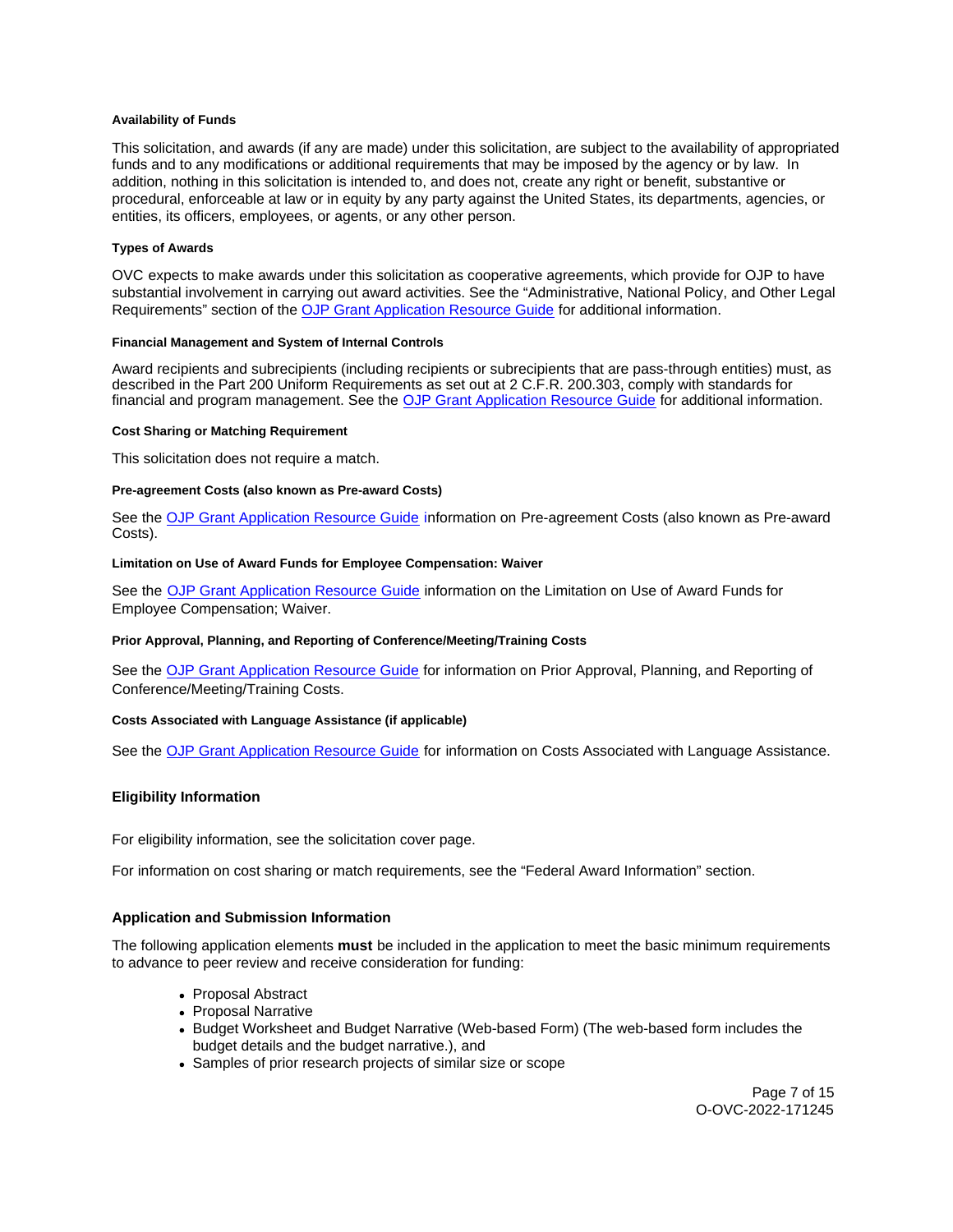<span id="page-7-0"></span>See the "Application Elements and Formatting Instructions" section of the [OJP Grant Application Resource Guide](https://www.ojp.gov/funding/apply/ojp-grant-application-resource-guide#application-elements)  for information on what happens to an application that does not contain all the specified elements or is nonresponsive to the scope of the solicitation.

## **Information to Complete the Application for Federal Assistance (SF-424)**

The SF-424 must be submitted in [Grants.gov](https://Grants.gov). The SF-424 is a required standard form used as a cover sheet for submission of pre-applications, applications, and related information. See the [OJP Grant Application Resource](https://www.ojp.gov/funding/apply/ojp-grant-application-resource-guide#complete-application)  [Guide](https://www.ojp.gov/funding/apply/ojp-grant-application-resource-guide#complete-application) for additional information on completing the SF-424.

In Section 8F. of the SF-424, please include the name and contact information of the individual **who will complete the application in JustGrants**. JustGrants will use this information (email address) to assign the application to this user in JustGrants.

**Intergovernmental Review:** This solicitation ("funding opportunity") **is not** subject to [Executive Order 12372.](https://www.archives.gov/federal-register/codification/executive-order/12372.html) (In completing the SF-424, an applicant is to answer question 19 by selecting the response that the "Program is not covered by E.O. 12372.")

## **Standard Applicant Information (JustGrants 424 and General Agency Information)**

The Standard Applicant Information section of the JustGrants application is pre-populated with the SF-424 data submitted in [Grants.gov.](https://Grants.gov) The applicant will need to review the Standard Applicant Information in JustGrants and make edits as needed. Within this section, the applicant will need to: add zip codes for areas affected by the project; confirm its Authorized Representative; and verify and confirm the organization's unique entity identifier, legal name, and address.

## **Proposal Abstract**

A proposal abstract (no more than 400 words) summarizing the proposed project, including the purpose of the project, primary activities, expected outcomes, the service area, intended beneficiaries and subrecipients (if known), will be completed in the JustGrants web-based form. This abstract should be written in the third person and will be made publicly available on the OJP website if the project is awarded.

#### **Proposal Narrative**

The proposal narrative should be submitted as an attachment in JustGrants. The attached document should be double-spaced, using a standard 12-point font; have no less than 1-inch margins; and should not exceed 20 pages. Pages should be numbered and submitted as an attachment. If the proposal narrative fails to comply with these length restrictions, OVC negatively consider such noncompliance in peer review and in final award decisions.

The following sections must be included as part of the proposal narrative:

- a. Statement of the Problem
	- 1. Describe the problem to be addressed.
	- 2. Describe why this project is necessary and include supporting information.
	- 3. Describe any challenges that may be encountered.
	- 4. Describe how the funding will address or alleviate the problem.
- b. Project Design and Implementation
	- 1. Describe in detail specific activities necessary for accomplishing each goal and objective of the proposed project.
	- 2. Describe how the Center will implement the goals and objectives of the project.
	- 3. Describe how the Center will work with key partners, stakeholders, victim service organizations, and Tribal Communities throughout the State of Alaska.
	- 4. Provide a detailed description of the method(s) to be used to carry out each activity.
	- 5. Provide a timetable indicating roughly when activities or program milestones are to be accomplished.

Page 8 of 15 O-OVC-2022-171245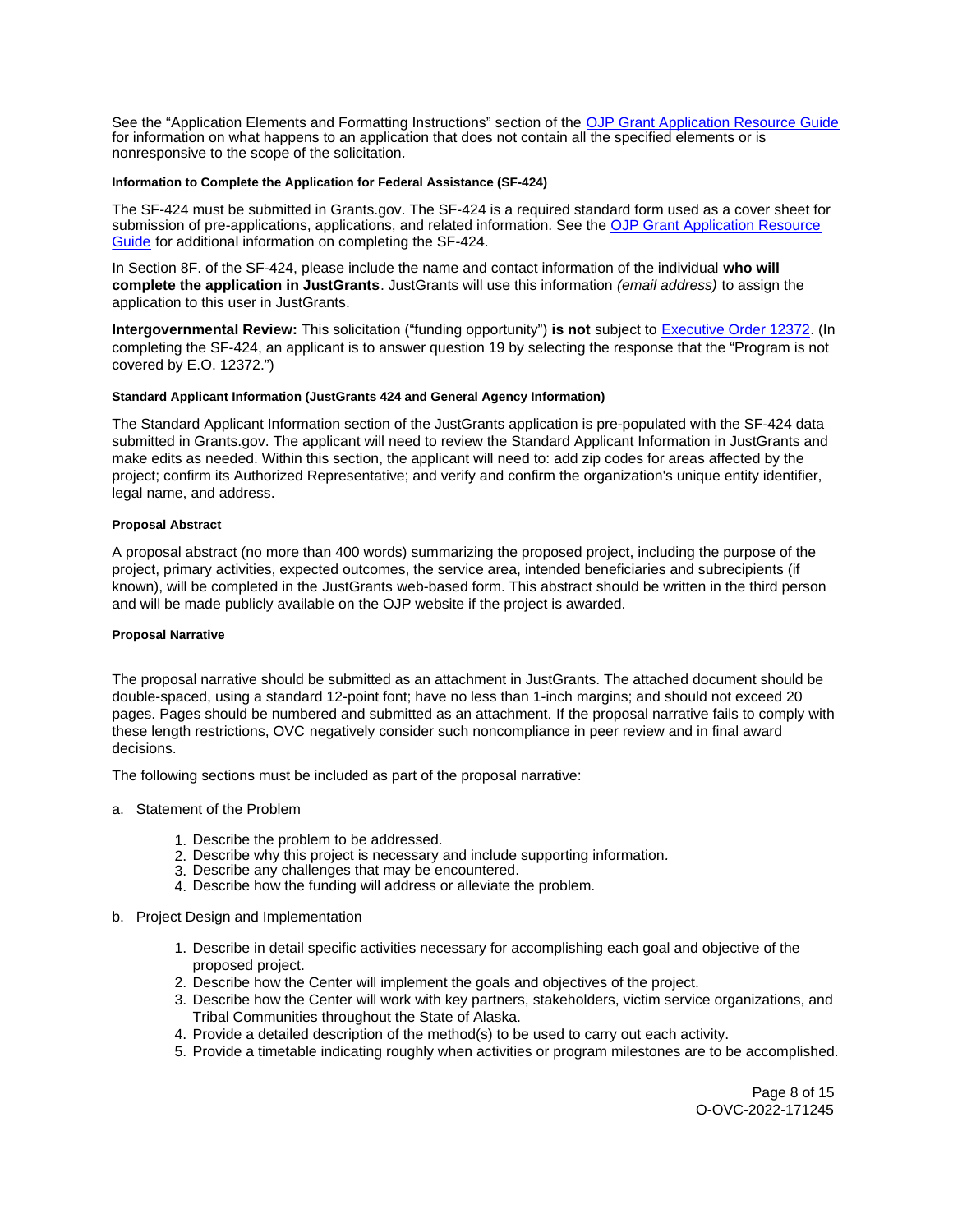- <span id="page-8-0"></span>c. Capabilities and Competencies
	- 1. Include a list of key personnel who may be responsible for managing and implementing the major developmental stages of the Center.
	- 2. Describe the applicant's substantive expertise and experience in performing the duties of this project, and the ability to perform this work on a State-wide scale.
	- 3. Attach job descriptions and copies of resumes for proposed key staff positions who will manage or otherwise be involved in the project, as a separate attachment not subject to the program narrative page limitation.
	- 4. Describe organizational capability to conduct needs assessments and analyses as described in the Overview section.
- d. Plan for Collecting the Data Required for this Solicitation's Performance Measures
	- 1. Describe the process for measuring project performance.
	- 2. Identify who will collect the data; who is responsible for performance measurements; and how the
	- information will be used to guide and evaluate the impact of the project.
	- 3. Describe the process to accurately report data.

Note: Applicants are **not** required to submit performance data with the application. Rather, performance measure information is included as an alert that successful applicants will be required to submit performance data as part of each award's reporting requirements.

OJP will require each successful applicant to submit regular performance data that show the completed work's results. The performance data directly relate to the goals, objectives, and deliverables identified in the "Goals, Objectives, and Deliverables" discussion. Applicants can visit OJP's performance measurement page at [www.ojp.gov/performance](http://www.ojp.gov/performance) for an overview of performance measurement activities at OJP.

A list of performance measure questions for this program can be found in the Performance Measures section.

OVC will require award recipients to submit quarterly performance measure data in the Performance Measurement Tool and semiannual performance reports in JustGrants. A list of resources and trainings can be found at [https://ovc.ojp.gov/funding/performance-measures/transforming-victim-services.](https://ovc.ojp.gov/funding/performance-measures/transforming-victim-services) Examples of performance measure questions for this project can be found here: [https://www.ovc.gov/grants/pdftxt/TVS](https://www.ovc.gov/grants/pdftxt/TVS-questionnaire.pdf)[questionnaire.pdf.](https://www.ovc.gov/grants/pdftxt/TVS-questionnaire.pdf)

OVC will provide further guidance on the post-award submission process, if selected for award.

# **Note on Project Evaluations**

An applicant that proposes to use award funds through this solicitation to conduct project evaluations must follow the guidance in the "Note on Project Evaluations" section in the [OJP Grant Application Resource Guide.](https://www.ojp.gov/funding/Apply/Resources/Grant-App-Resource-Guide.htm)

#### **Goals, Objectives, Deliverables, and Timeline**

The applicant will submit the program's goals, objectives, deliverables and timelines in the JustGrants Webbased form.

#### **Budget and Associated Documentation**

## **Budget Worksheet and Budget Narrative (Web-based Form)**

The applicant will complete the JustGrants web-based budget form. See the [OJP Grant Application Resource](https://www.ojp.gov/funding/apply/ojp-grant-application-resource-guide#budget-prep)  [Guide](https://www.ojp.gov/funding/apply/ojp-grant-application-resource-guide#budget-prep) for additional information.

#### **Indirect Cost Rate Agreement (if applicable)**

The applicant will submit its indirect cost rate agreement by uploading it as an attachment in JustGrants. See the [OJP Grant Application Resource Guide](https://www.ojp.gov/funding/apply/ojp-grant-application-resource-guide#indirect-cost) for additional information.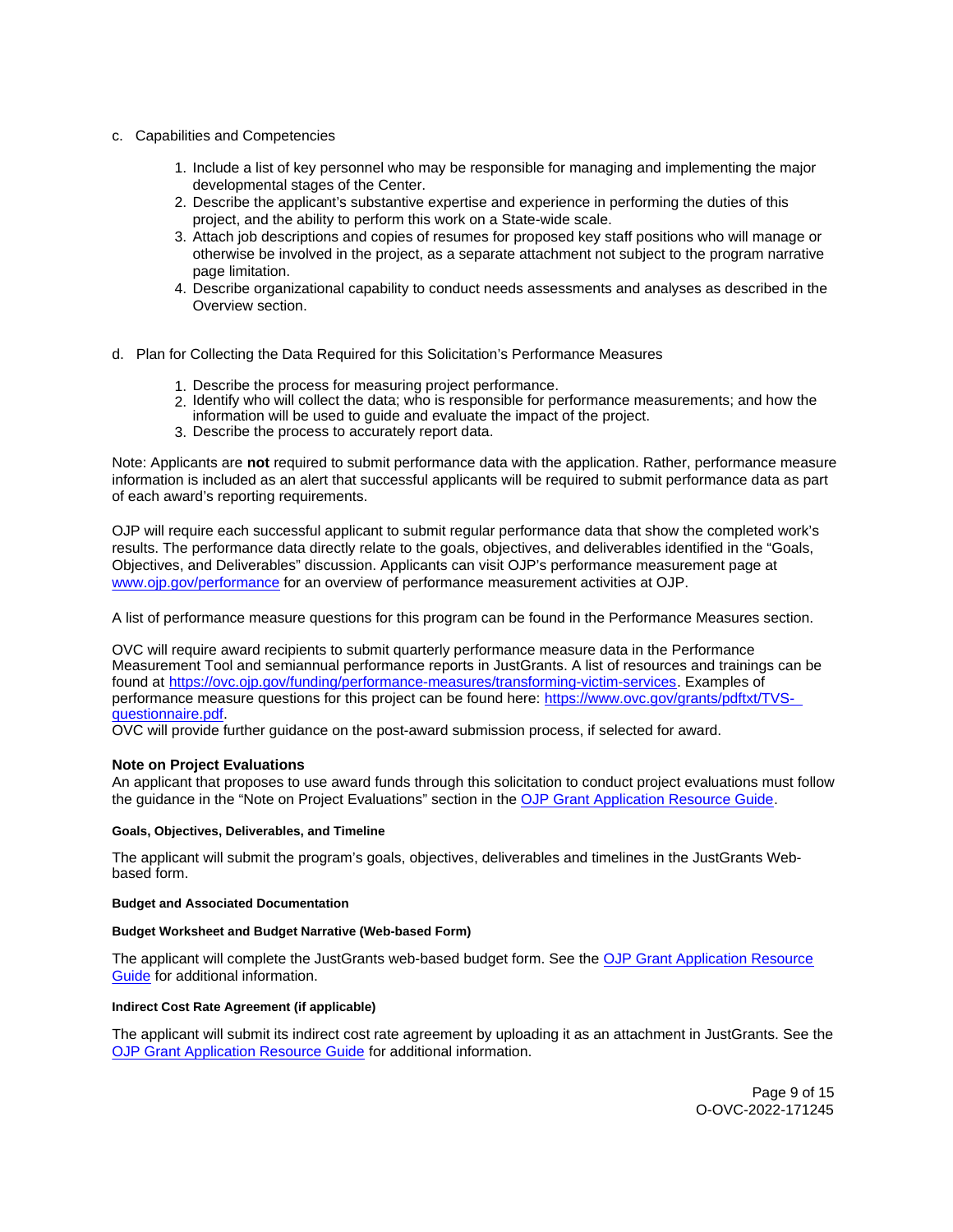#### <span id="page-9-0"></span>**Financial Management Questionnaire (including applicant disclosure of high-risk status)**

The applicant will download the questionnaire, complete it, and submit it by uploading it as an attachment in JustGrants. See the [OJP Grant Application Resource Guide](https://www.ojp.gov/funding/apply/ojp-grant-application-resource-guide#fm-internal-controls-questionnaire) for the link to the questionnaire and additional information.

#### **Additional Application Components**

Applicants will attach the additional requested documentation in JustGrants.

#### **Research and Evaluation Independence and Integrity Statement**

If an application proposes research (including research and development) and/or evaluation, the applicant must demonstrate research/evaluation independence and integrity, including appropriate safeguards, before it may receive award funds. The applicant will submit documentation of its research and evaluation independence and integrity by uploading it as an attachment in JustGrants. For additional information, see the [OJP Grant](https://www.ojp.gov/funding/apply/ojp-grant-application-resource-guide#research-evaluation)  [Application Resource Guide.](https://www.ojp.gov/funding/apply/ojp-grant-application-resource-guide#research-evaluation)

#### **Disclosures and Assurances**

The applicant will address the following disclosures and assurances.

#### **Disclosure of Lobbying Activities**

Complete and submit the SF-LLL in [Grants.gov.](https://Grants.gov) See the [OJP Grant Application Resource Guide](https://www.ojp.gov/funding/apply/ojp-grant-application-resource-guide#disclosure-lobby) for additional information.

#### **DOJ Certified Standard Assurances**

Review and accept the DOJ Certified Standard Assurances in JustGrants. See the [OJP Grant Application Resource](https://www.ojp.gov/funding/apply/ojp-grant-application-resource-guide#administrative)  [Guide](https://www.ojp.gov/funding/apply/ojp-grant-application-resource-guide#administrative) for additional information.

#### **Applicant Disclosure of Duplication in Cost Items**

Complete the JustGrants web-based Applicant Disclosure of Duplication in Cost Items form. See the [OJP Grant](https://www.ojp.gov/funding/apply/ojp-grant-application-resource-guide#applicant-disclosure-pending-applications)  [Application Resource Guide](https://www.ojp.gov/funding/apply/ojp-grant-application-resource-guide#applicant-disclosure-pending-applications) for additional information.

#### **DOJ Certifications Regarding Lobbying; Debarment, Suspension and Other Responsibility Matters; and Drug-Free Workplace Requirements**

Review and accept the DOJ Certified Certifications Regarding Lobbying; Debarment, Suspension and Other Responsibility Matters; Drug-Free Workplace Requirements; Law Enforcement and Community Policing in JustGrants. See the [OJP Grant Application Resource Guide](https://www.ojp.gov/funding/apply/ojp-grant-application-resource-guide#administrative) for additional information.

#### **e. Applicant Disclosure and Justification – DOJ High Risk Grantees (if applicable)**

If applicable, submit the DOJ High Risk Disclosure and Justification as an attachment in JustGrants. A DOJ High Risk Grantee is an award recipient that has received a DOJ High Risk designation based on a documented history of unsatisfactory performance, financial instability, management system or other internal control deficiencies, or noncompliance with award terms and conditions on prior awards, or that is otherwise not responsible. See the [OJP Grant](https://www.ojp.gov/funding/apply/ojp-grant-application-resource-guide)  [Application Resource Guide](https://www.ojp.gov/funding/apply/ojp-grant-application-resource-guide) for additional information.

#### **How to Apply**

Step 1: The applicant must submit the **SF-424** and **SF-LLL** in [Grants.gov](https://Grants.gov) at [https://www.grants.gov/web/grants/register.html.](https://www.grants.gov/web/grants/register.html)

Step 2: The applicant must then submit the **full application,** including attachments, in JustGrants in [JustGrants.usdoj.gov.](https://justicegrants.usdoj.gov/)

For additional information, see the "How to Apply" section in the [OJP Grant Application Resource Guide](https://www.ojp.gov/funding/apply/ojp-grant-application-resource-guide#apply) and the [DOJ Application Submission Checklist.](https://justicegrants.usdoj.gov/sites/g/files/xyckuh296/files/media/document/appln-submission-checklist.pdf)

> Page 10 of 15 O-OVC-2022-171245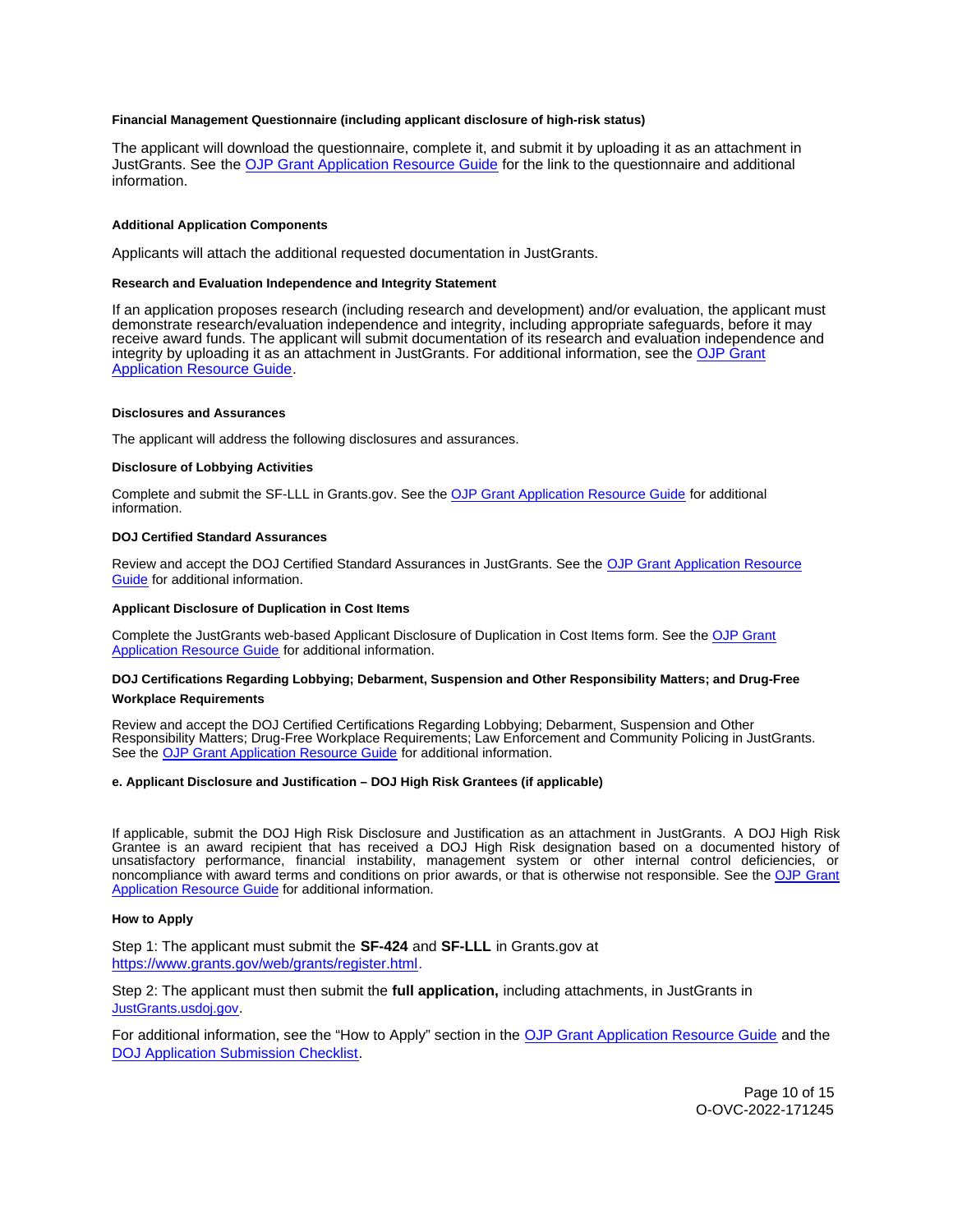#### <span id="page-10-0"></span>**Submission Dates and Time**

The **SF-424 and the SF-LLL** must be submitted in [Grants.gov](https://Grants.gov) by 11:59 p.m. eastern time on June 1, 2022.

The **full application** must be submitted in JustGrants by 8:59 p.m. eastern time on June 21, 2022.

OJP urges applicants to submit their [Grants.gov](https://Grants.gov) and JustGrants submissions prior to the due dates to allow sufficient time to correct errors and resubmit by the submission deadlines if a rejection notification is received. To be considered timely, the **full application** must be submitted in JustGrants by the JustGrants application deadline.

# **Application Review Information**

## **Review Criteria**

Applications that meet the basic minimum requirements will be evaluated by peer reviewers on how the proposed project/program addresses the following criteria:

- 1. Statement of the Problem/Description of the Issue (10%) evaluate the applicant's understanding of the program/issue to be addressed.
- 2. Project Design and Implementation (45%) evaluate the adequacy of the proposal, including the goals, objectives, timelines, milestones, and deliverables.
- 3. Capabilities and Competencies (30%) evaluate the administrative and technical capacity of the applicant to successfully accomplish the goals and objectives.
- 4. Plan for Collecting the Data Required for this Solicitation's Performance Measures (5%) evaluate the applicant's understanding of the performance data reporting requirements and the plan for collecting the required data.
- 5. Budget (10%) evaluate for completeness, cost effectiveness, and allowability (e.g., reasonable, allocable, and necessary for project activities).

# **b. Other Review Criteria/Factors**

Other important considerations for OVC include strategic priorities, available funding, past performance, an established record of representing and working on behalf of Tribal communities, and the extent to which the Budget Worksheet and Budget Narrative (web-based form) accurately explain project costs that are reasonable, necessary, and otherwise allowable under federal law and applicable federal cost principles.

#### **Review Process**

Applications submitted under this solicitation that meet the basic minimum requirements, will be evaluated for technical merit by a peer review panel(s) in accordance with OJP peer review policy and procedures using the stated review criteria listed above.

OJP screens applications to ensure they meet the basic minimum requirements prior to conducting the peer review. Although specific requirements may vary, the following are common requirements applicable to all OJP solicitations:

- The application must be submitted by an eligible type of applicant.
- The application must request funding within programmatic funding constraints (if applicable).
- The application must be responsive to the scope of the solicitation.
- The application must include all items necessary to meet the basic minimum requirements.

Pursuant to the Part 200 Uniform Requirements, before award decisions are made, OJP also reviews information related to the degree of risk posed by the applicant. Among other things to help assess whether an applicant with one or more prior federal awards has a satisfactory record with respect to performance, integrity, and business ethics, OJP checks whether the applicant is listed in SAM as excluded from receiving a federal award.

> Page 11 of 15 O-OVC-2022-171245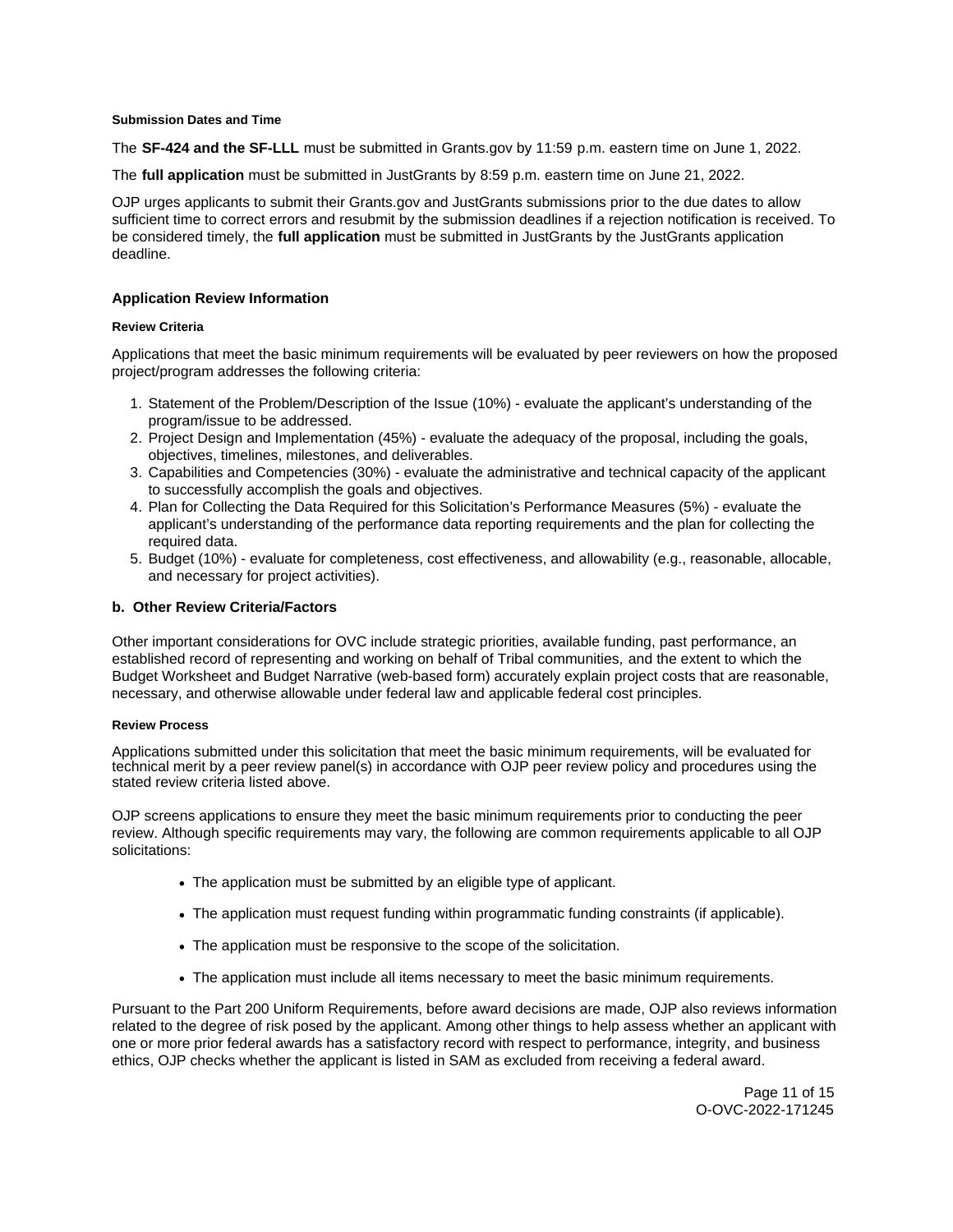<span id="page-11-0"></span>In addition, if OJP anticipates that an award will exceed \$250,000 in federal funds, OJP also must review and consider any information about the applicant that appears in the non-public segment of the integrity and performance system accessible through SAM (currently, the Federal Awardee Performance and Integrity Information System, FAPIIS).

**Important note on FAPIIS:** An applicant may review and comment on any information about itself that currently appears in FAPIIS and was entered by a federal awarding agency. OJP will consider such comments by the applicant, in addition to the other information in FAPIIS, in its assessment of the risk posed by the applicant.

Absent explicit statutory authorization or written delegation of authority to the contrary, all final award decisions will be made by the Assistant Attorney General, who may consider not only peer review ratings and OVC recommendations, but also other factors as indicated in this section.

# **Federal Award Administration Information**

# **Federal Award Notices**

See the [OJP Grant Application Resource Guide](https://www.ojp.gov/funding/apply/ojp-grant-application-resource-guide#federal-award-notices) for information on award notifications and instructions.

#### **Administrative, National Policy, and Other Legal Requirements**

If selected for funding, in addition to implementing the funded project consistent with the OJP-approved application, the recipient must comply with all award conditions and all applicable requirements of federal statutes and regulations, including the applicable requirements referred to in the assurances and certifications executed in connection with award acceptance. For additional information on these legal requirements, see the "Administrative, National Policy, and Other Legal Requirements" section in the [OJP Grant Application Resource](https://www.ojp.gov/funding/apply/ojp-grant-application-resource-guide#administrative)  [Guide.](https://www.ojp.gov/funding/apply/ojp-grant-application-resource-guide#administrative)

## **Information Technology (IT) Security Clauses**

An application in response to this solicitation may require inclusion of information related to information technology security. See the [OJP Grant Application Resource Guide](https://www.ojp.gov/funding/apply/ojp-grant-application-resource-guide#information-technology) for information on information technology security.

## **General Information about Post-Federal Award Reporting Requirements**

In addition to the deliverables described in the "Program Description" section, all award recipients under this solicitation will be required to submit certain reports and data.

Required reports. Award recipients typically must submit quarterly financial reports, semi-annual performance reports, final financial and performance reports, and, if applicable, an annual audit report in accordance with the Part 200 Uniform Requirements or specific award conditions. Future awards and fund drawdowns may be withheld if reports are delinquent. (In appropriate cases, OJP may require additional reports.)

See the [OJP Grant Application Resource Guide](https://www.ojp.gov/funding/apply/ojp-grant-application-resource-guide#general-information) for additional information on specific post-award reporting requirements, including performance measure data.

# **Federal Awarding Agency Contact(s)**

For OJP contact(s), see the solicitation cover page.

For contact information for [Grants.gov](https://Grants.gov), see the solicitation cover page.

For contact information for JustGrants, see the solicitation cover page.

# **Other Information**

**Freedom of Information and Privacy Act (5 U.S.C. 552 and 5 U.S.C. 552a)** 

See the [OJP Grant Application Resource Guide](https://www.ojp.gov/funding/apply/ojp-grant-application-resource-guide#foia) for information on the Freedom of Information and Privacy Act (5

Page 12 of 15 O-OVC-2022-171245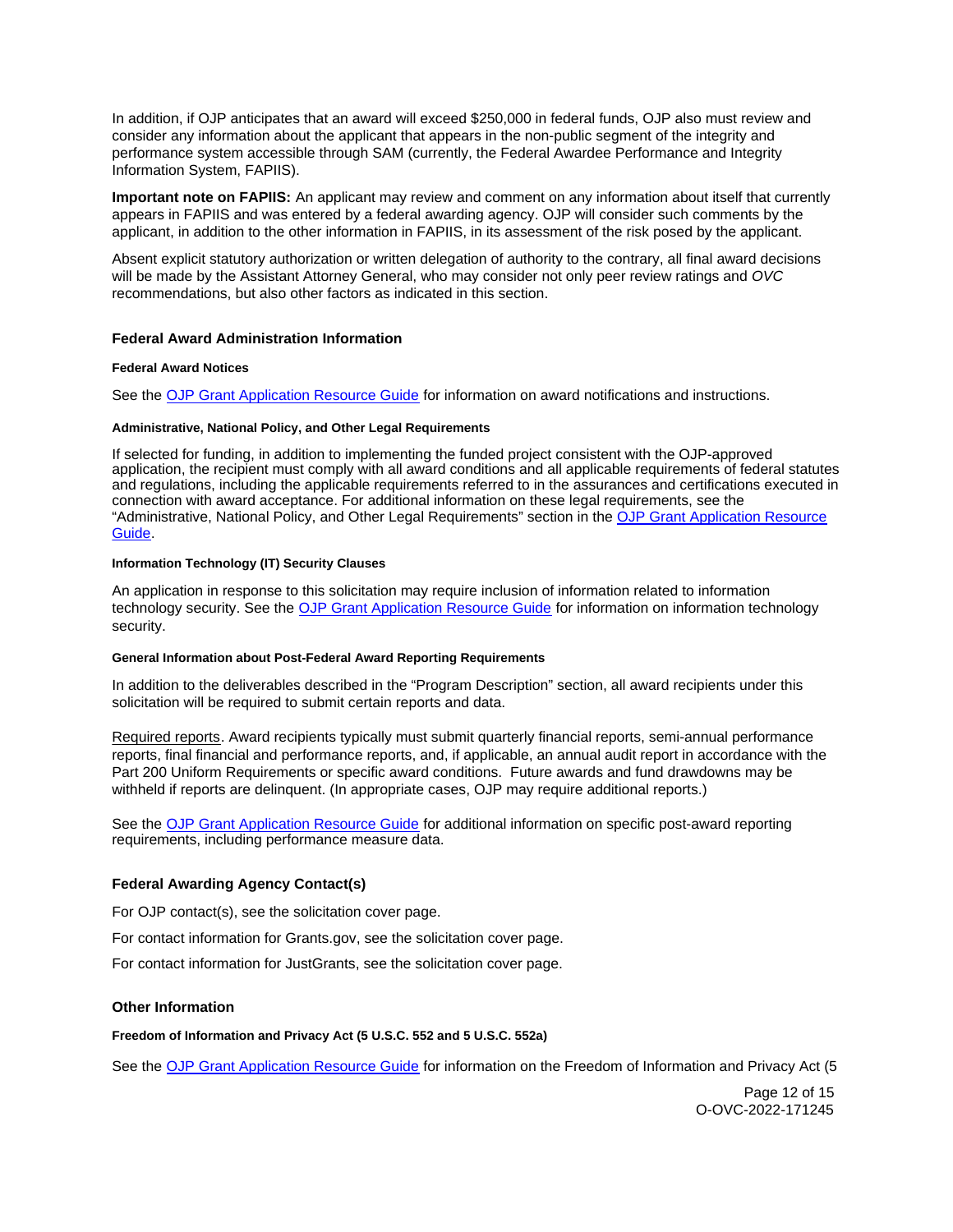## <span id="page-12-0"></span>U.S.C. 552 and 5 U.S.C. 552a).

#### **Provide Feedback to OJP**

See the [OJP Grant Application Resource Guide](https://www.ojp.gov/funding/apply/ojp-grant-application-resource-guide#feedback) for information on how to provide feedback to OJP.

#### **Performance Measures**

Award recipients will be required to submit quarterly performance measure data in the Performance Measurement Tool and semiannual performance reports in JustGrants. A list of resources and trainings can be found at [https://ovc.ojp.gov/funding/performance-measures/transforming-victim-services.](https://ovc.ojp.gov/funding/performance-measures/transforming-victim-services) Examples of performance measure questions for this project can be found here: [https://www.ovc.gov/grants/pdftxt/TVS](https://www.ovc.gov/grants/pdftxt/TVS-questionnaire.pdf)[questionnaire.pdf](https://www.ovc.gov/grants/pdftxt/TVS-questionnaire.pdf) 

#### **Application Checklist**

# **OVC FY 2022 Alaska Native Crime Victims Center of Excellence Pilot Program**

This application checklist has been created as an aid in developing an application. The [DOJ Application](https://justicegrants.usdoj.gov/sites/g/files/xyckuh296/files/media/document/appln-submission-checklist.pdf)  [Submission Checklist](https://justicegrants.usdoj.gov/sites/g/files/xyckuh296/files/media/document/appln-submission-checklist.pdf) is another resource.

## **What an Applicant Must Do:**

Prior to registering in [Grants.gov](https://Grants.gov):

Confirm your Entity's [System Award Management \(SAM\)](https://sam.gov/SAM/) Registration Information (see [OJP Grant](https://www.ojp.gov/funding/apply/ojp-grant-application-resource-guide#apply)  [Application Resource Guide\)](https://www.ojp.gov/funding/apply/ojp-grant-application-resource-guide#apply)

To register in [Grants.gov](https://Grants.gov):

- Acquire an Authorized Organization Representative (AOR) and a [Grants.gov](https://Grants.gov) username and password (see OJP Grant Application Resource Guide
- Acquire AOR confirmation from the E-Business Point of Contact (E-Biz POC) (see [OJP Grant](https://ojp.gov/funding/Apply/Resources/Grant-App-Resource-Guide.htm)  [Application Resource Guide\)](https://ojp.gov/funding/Apply/Resources/Grant-App-Resource-Guide.htm)

To find the funding opportunity:

- Search for the Funding Opportunity on Grants.gov
- Access funding opportunity and application package (see Step 7 in the OJP Grant Application [Resource Guide\)](https://ojp.gov/funding/Apply/Resources/Grant-App-Resource-Guide.htm)
- Sign up for [Grants.gov](https://Grants.gov) email [notifications](https://www.grants.gov/web/grants/manage-subscriptions.html) (optional) (see [OJP Grant Application Resource Guide\)](https://ojp.gov/funding/Apply/Resources/Grant-App-Resource-Guide.htm)
- Read [Important Notice: Applying for Grants in Grants.gov](https://ojp.gov/funding/Apply/Grants-govInfo.htm)
- Read OJP policy and guidance on conference approval, planning, and reporting available at [ojp.gov/funding/financialguidedoj/iii-postaward-requirements#6g3y8](https://www.ojp.gov/funding/financialguidedoj/iii-postaward-requirements#6g3y8) (see [OJP Grant Application](https://ojp.gov/funding/Apply/Resources/Grant-App-Resource-Guide.htm)  [Resource Guide\)](https://ojp.gov/funding/Apply/Resources/Grant-App-Resource-Guide.htm)

#### **Overview of Post-Award Legal Requirements:**

Review the "[Overview of Legal Requirements Generally Applicable to OJP Grants and Cooperative](https://www.ojp.gov/funding/explore/legal-overview-awards)  [Agreements - FY 2022 Awards"](https://www.ojp.gov/funding/explore/legal-overview-awards) in the [OJP Funding Resource Center.](https://www.ojp.gov/funding/index.htm)

#### **Review Scope Requirement:**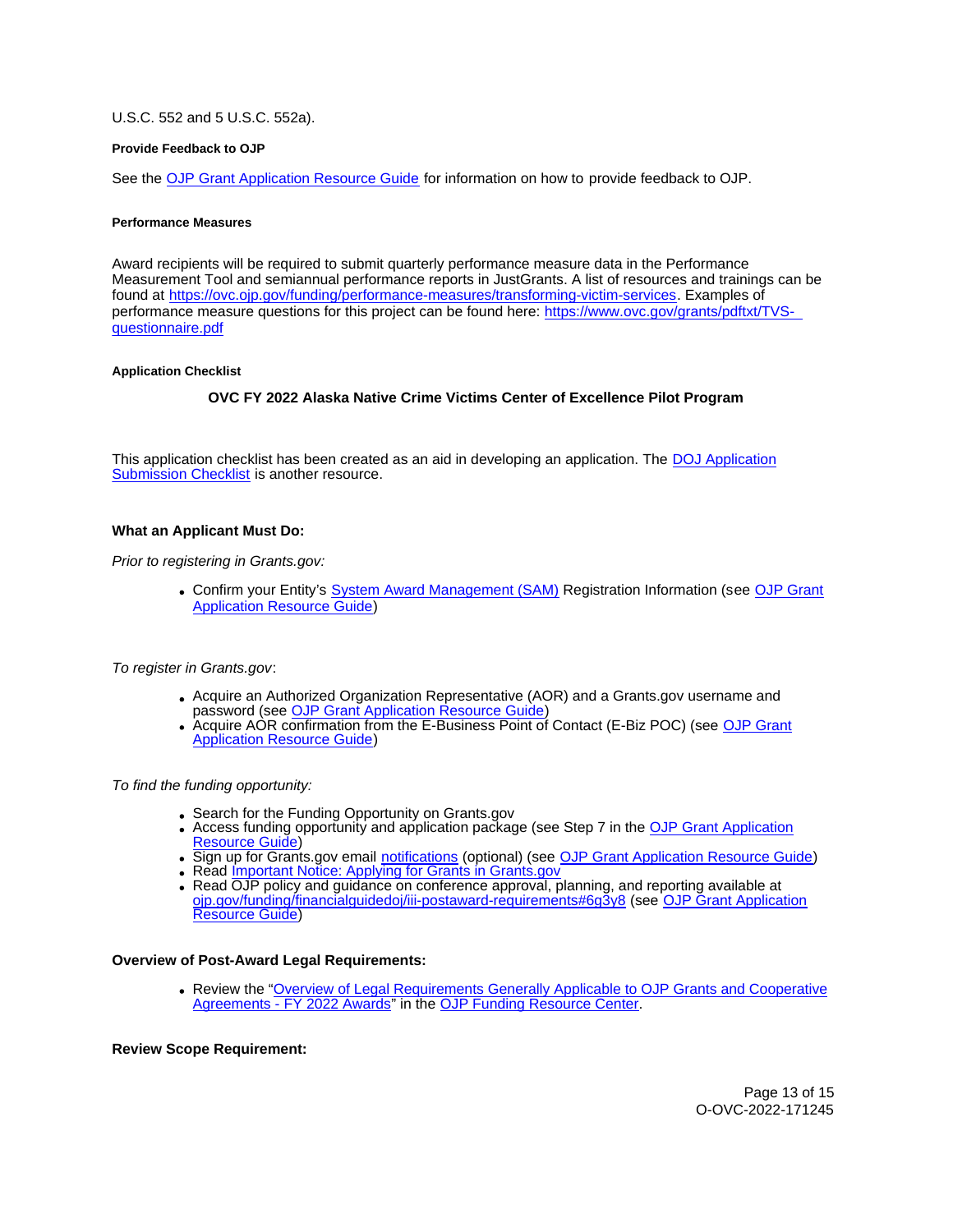The federal amount requested is within the allowable limit(s) of \$3,000,000.

**Review Eligibility Requirement:** See the title page.

#### **Prepare to submit the Application for Federal Assistance standard form (SF)-424 and Disclosure of Lobbying Activities form (SF-LLL)**

- Review Information to complete the Application for Federal Assistance (SF-424) in [Grants.gov](https://Grants.gov) Complete Standard Applicant Information (SF-424 information from [Grants.gov](https://Grants.gov)) Submit **SF-424** and **SF-LLL** in Grants.gov
	- -

After the SF-424 and SF-LLL submission in [Grants.gov](https://Grants.gov), receive [Grants.gov](https://Grants.gov) email notifications that:

- Submission has been received in [Grants.gov](https://Grants.gov)
- Submission has either been successfully validated or rejected with errors (see OJP Grant [Application Resource Guide\)](https://ojp.gov/funding/Apply/Resources/Grant-App-Resource-Guide.htm)

If no [Grants.gov](https://Grants.gov) receipt, validation, or error notifications are received:

Contact OVC or [Grants.gov](https://Grants.gov) Customer Support Hotline at 800-518-4726, 606-545-5035, [Grants.gov](https://www.grants.gov/web/grants/support.html)  [customer support,](https://www.grants.gov/web/grants/support.html) or [support@grants.gov](mailto:support@grants.gov) regarding technical difficulties (see [OJP Grant Application](https://ojp.gov/funding/Apply/Resources/Grant-App-Resource-Guide.htm)  [Resource Guide\)](https://ojp.gov/funding/Apply/Resources/Grant-App-Resource-Guide.htm)

Receive email notification to complete application in JustGrants

• Proceed to complete application in JustGrants

## **Content of Application Submission: Critical Application Elements**

The following items are critical application elements required to pass the basic minimum requirements review. If OJP determines that an application does not include the following elements, it will neither proceed to peer review, nor receive further consideration.

- **Proposal Abstract**
- **Proposal Narrative**
- **Budget Worksheet and Budget Narrative (web-based Form)**
- **Samples of prior research projects of similar size or scope**

# **Budget and Associated Documentation**:

- Indirect Cost Rate Agreement (if applicable) (see [OJP Grant Application Resource Guide\)](https://ojp.gov/funding/Apply/Resources/Grant-App-Resource-Guide.htm)
- Financial Management and System of Internal Controls Questionnaire (see [OJP Grant Application](https://ojp.gov/funding/Apply/Resources/Grant-App-Resource-Guide.htm)  [Resource Guide\)](https://ojp.gov/funding/Apply/Resources/Grant-App-Resource-Guide.htm)

# **Additional Application Components:**

• Research and Evaluation Independence and Integrity (see [OJP Grant Application Resource Guide\)](https://ojp.gov/funding/Apply/Resources/Grant-App-Resource-Guide.htm)

? Request and Justification for Employee Compensation; Waiver (if applicable) (see [OJP Grant Application](https://ojp.gov/funding/Apply/Resources/Grant-App-Resource-Guide.htm)  [Resource Guide\)](https://ojp.gov/funding/Apply/Resources/Grant-App-Resource-Guide.htm)